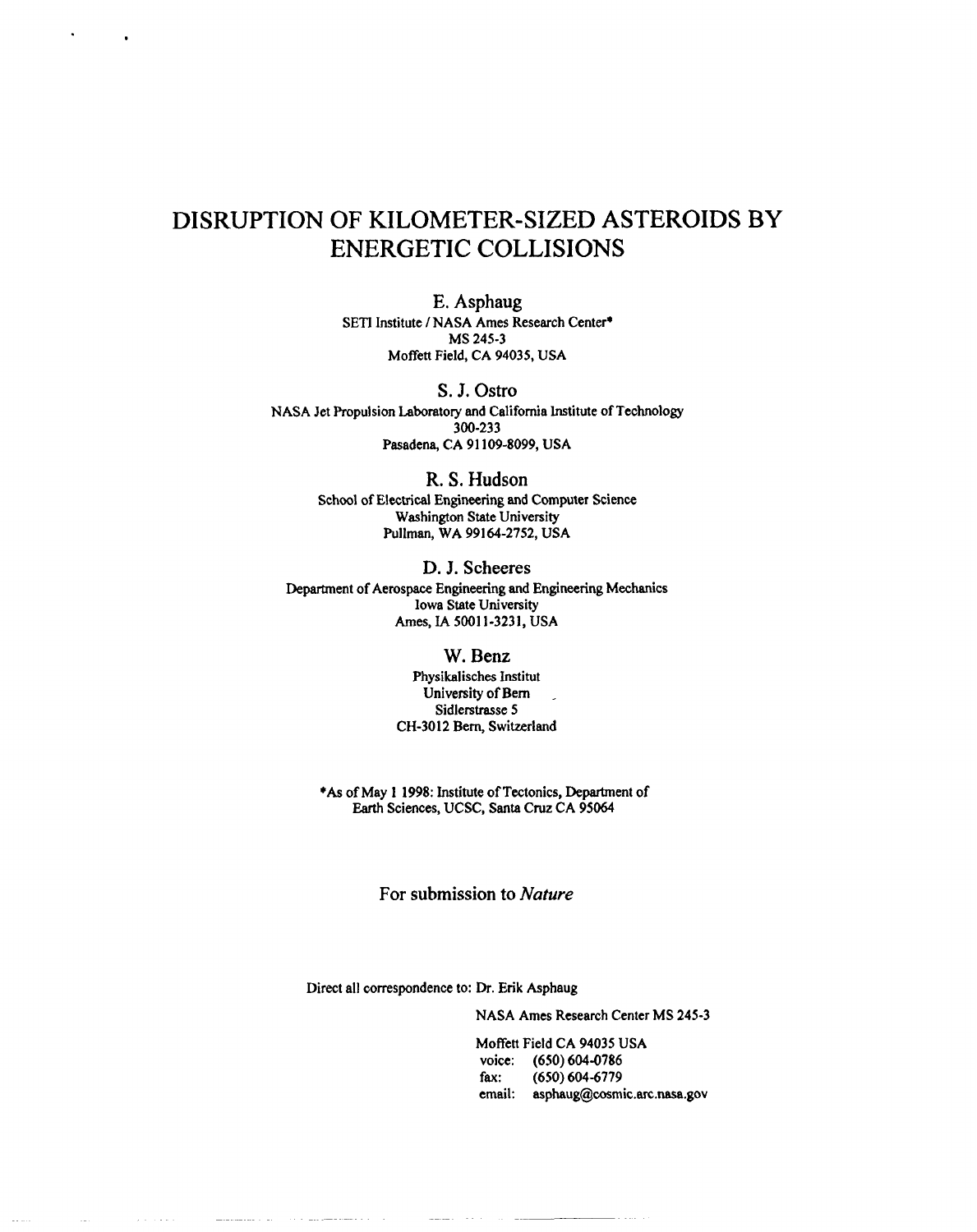**Past collisions determine the current mechanical properties of asteroids, and hence their response to future collisions. To understand the evolution of their diverse shapes, structures and spin states, we model bypervelocity impacts into small asteroids using a modern 3D smooth-particle hydrocode (SPH3D) that takes material strength and fracture into account]. A radar-derived shape mode12 of the kilometer-sized near-Earth asteroid 4769 Castalia provides a template for the targets used in our simulations. Here we show collisional outcome to be extremely sensitive to the pre-existing configuration of fractures and voids, and that specific impactor velocity is more important than usually assumed. A porous asteroid (or one with deep regolith) damps the propagation of the shockwave, sheltering the most distant regions from disruption while greatly enhancing local energy deposition. Multi-component asteroids (&g. contact binaries) are similarly preserved, because shock waves cannot effectively traverse their discontinuities. We find that the earliest impact sufficiently energetic to produce multi-component structure or deep regolith may strongly influence an asteroid's long-term evolution, and that an Earth-approaching object's internal structure may dramatically affect human efforts to alter its course.**

.

Self-gravity, more than mechanical strength, determines the survival of asteroids larger than several hundred meters undergoing disruptive collisions. This result from numerical impact experiments<sup>3</sup> supports conjectures derived from images of minor planets<sup>4</sup> that gravitationally-bound aggregates of collisional debris (rubble piles) are common in our solar system. The near-Earth asteroid (NEA) population alone might include some 100,000 objects with sizes spanning this strength/gravity transition, where analytical scaling rules<sup>5</sup> for impact outcome fail. Detailed simulations are therefore required before we can adequately understand the impact evolution of NEAs and other small bodies, and before we can predict with confidence the outcome of a large-scale explosion in, on, or near a "doomsday rock" headed towards Earth.

Target shape matters greatly during impacts<sup>6</sup>, so for the exploratory simulations presented here we adopt a representative asteroid instead of a sphere: specifically, a 3D shape model reconstructed<sup>2</sup> from radar images of NEA 4769 Castalia. This peanut-shaped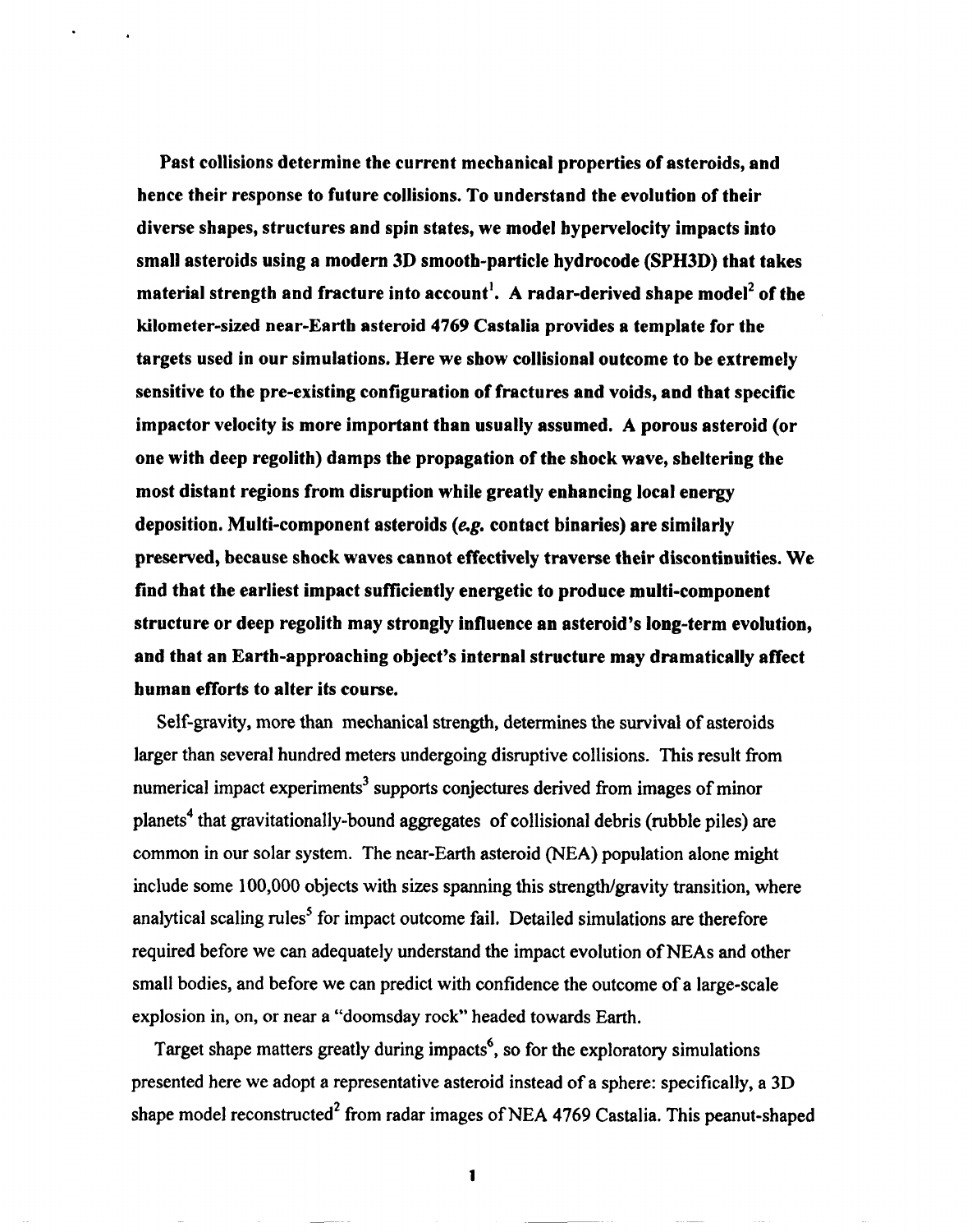asteroid is 1.6 km in longest dimension, and is one of several Earth-crossing objects imaged in detail by radar<sup>7</sup>. Our three Castalia-shaped targets are made of  $(1)$  competent rock,  $(2)$  a pair of competent rocks separated by rubble, and  $(3)$  a 50% porous agglomeration of large boulders. These encompass several primary possible internal configurations of an asteroid. The material equation of state in each case is that of lunar gabbroic anorthosite<sup>8</sup>, but substituting a specific density  $p=2.1$  g cm<sup>-3</sup> for the competent targets and  $4.2$  g cm<sup>-3</sup> for the porous target, for a constant target mass  $1.2 \times 10^{15}$ g. Elastic moduli and flaw distribution parameters are derived from laboratory experiments in basalt<sup>9</sup>. (We do not suggest that NEAs are actually composed of basalt or anorthosite, but until adequate material descriptions become available for better analogs, we adopt this laboratory-verified "standard rock" for simulations.) Our code,  $SPH3D<sup>1</sup>$ , models hypervelocity impacts into elastic solids with a plastic yield criterion, and models explicit fracture and dynamic fragmentation under principal tension. The numerical resolution of each target is  $\sim$ 130,000 particles. Unless otherwise noted, each target is struck by an 8 m radius,  $5.8 \times 10^{9}$  g basalt sphere ( $p=2.7$  g cm<sup>-3</sup>) at 5 km/s. This speed is typical of asteroid  $collisions<sup>10</sup>$  in the main belt, although for Earth-crossers a higher nominal impact speed may be appropriate. These impacts are equivalent in energy to the 17 kiloton Hiroshima bomb.

This impactor barely exceeds the disruption threshold for the non-porous intact target (Fig. 1). A  $\sim$ 500 m diameter damaged region forms, and distant fissures break the target into disconnected halves plus smaller pieces. We say that *disruption* results when an intact asteroid is fragmented into pieces none more massive than half the original target, and that *dispersal* results when less than half the original target's mass remains gravitationally bound following the collision. Only  $\sim$ 10% of the target mass exceeds the nominal  $\sim$ 40 cm/s escape velocity, so this event is not dispersive. For an irregular, rapidly-rotating asteroid like Castalia ( $P=4$  hrs), a detailed dynamical analysis is required to obtain the exact percentage. The impact imparts a  $\Delta v$  of  $\sim$ 7 cm/s to the non-escaping fraction's center of mass. Widespread surface fractures shown in Fig. 1 might become surface grooves such as those seen on the Martian satellite Phobos and on main-belt asteroids Gaspra and  $Ida^{11}$ . The diameter of the fully damaged region is the same size as the crater diameter predicted by gravity scaling<sup>12</sup>, *i.e.* if only gravity (and not strength)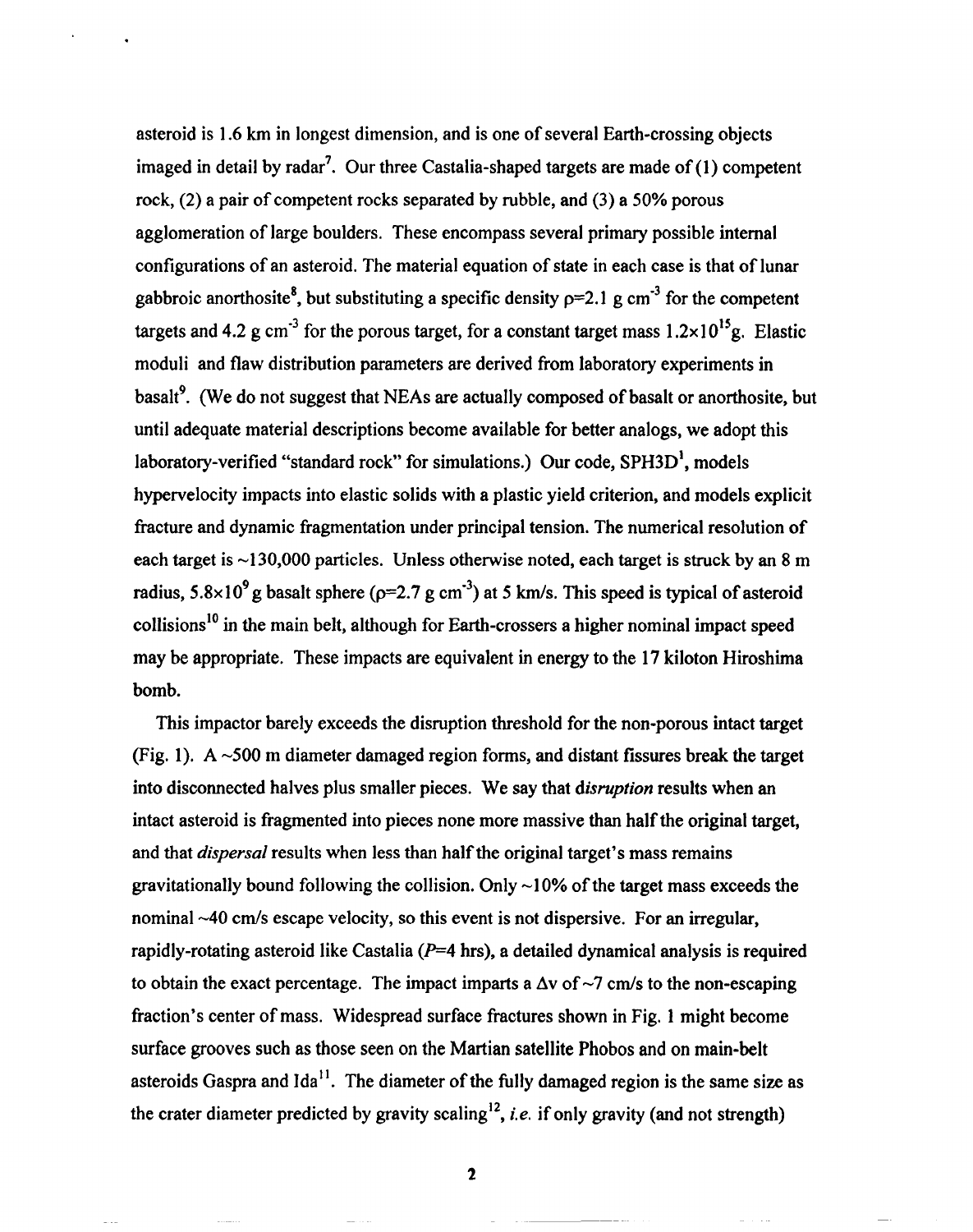were a factor, implying that intact, rocky  $\sim$ 1 km bodies are near the size transition between strength- and gravity-dominance for large scale cratering. Because strength has approximately equal influence here, ejects velocities are greater than gravity scaling predicts, and ejects deposited around this crater will be thin or absent.

The above simulation demonstrates that it is much easier to crack an intact target in two than to disperse it. This could be an important mechanism for producing contactbinary forms among asteroids. Our next exploration is therefore the effect of an identical impactor striking one lobe of an initially binary Castalia, with intact lobes separated by  $\sim$ 20 m of fully-damaged rubble (Fig. 2). Due to impedance mismatch, shock energy is reflected from the discontinuity back into the impacted lobe, which becomes utterly destroyed, The unimpacted lobe suffers only minor damage. Depending on N-body dynamics in the aftermath, the final outcome maybe isotropic (a solid core mantled by the non-escaping fraction) or dichotomous. As before, approximately 10% of the target escapes;  $\Delta v$  is  $\sim$ 3 cm/s.

 $\frac{1}{\sqrt{2}}$  Porous targets of each beginning resistant to disruption, because shock wave propagation is hindered by irregularities and voids, resulting in localized energy deposition. However, a target which is porous and also strengthless might be comparatively easy to disperse by impact or high-yield explosion, Figure 3 shows the after mathematic striking target striking the porous target  $\frac{1}{2}$ numerical resolution prevents us from separating the porous target into disconnected numerical resolution prevents us from separating the porous target into disconnected<br>boulders, and hence the initial object is rigid. Almost all fracture damage (red) occurs within a  $\sim$  500 m diameter hemisphere centered on the impact point, with only minor damage far from the impact. More important differences are revealed by  $\mathcal{A} = \mathcal{A} + \mathcal{A} + \mathcal{A}$ shows cross-sections of particle velocity and internal energy 1.2 sec after projectile contact with the porous and non-porous targets. In the porous target, the shock dissipates rapidly with distance as PcWwork is done in the collapse of pores, and as scattering prevents coherent departure of shock energy from the impact  $\frac{1}{2}$  from the impact  $\frac{1}{2}$ prevents coherent departure of shock energy from the impact zone. The resultant increase<br>in particle speed and internal energy extends to a distance where the shock wave dies out. By comparison, the shock in the non-porous target is broadcast with few hindrances to the ftiest reaches of **the**asteroid, leading to some disruption at great distance, and to lower energy deposition (kinetic or thermal) near the impact. More than half the porous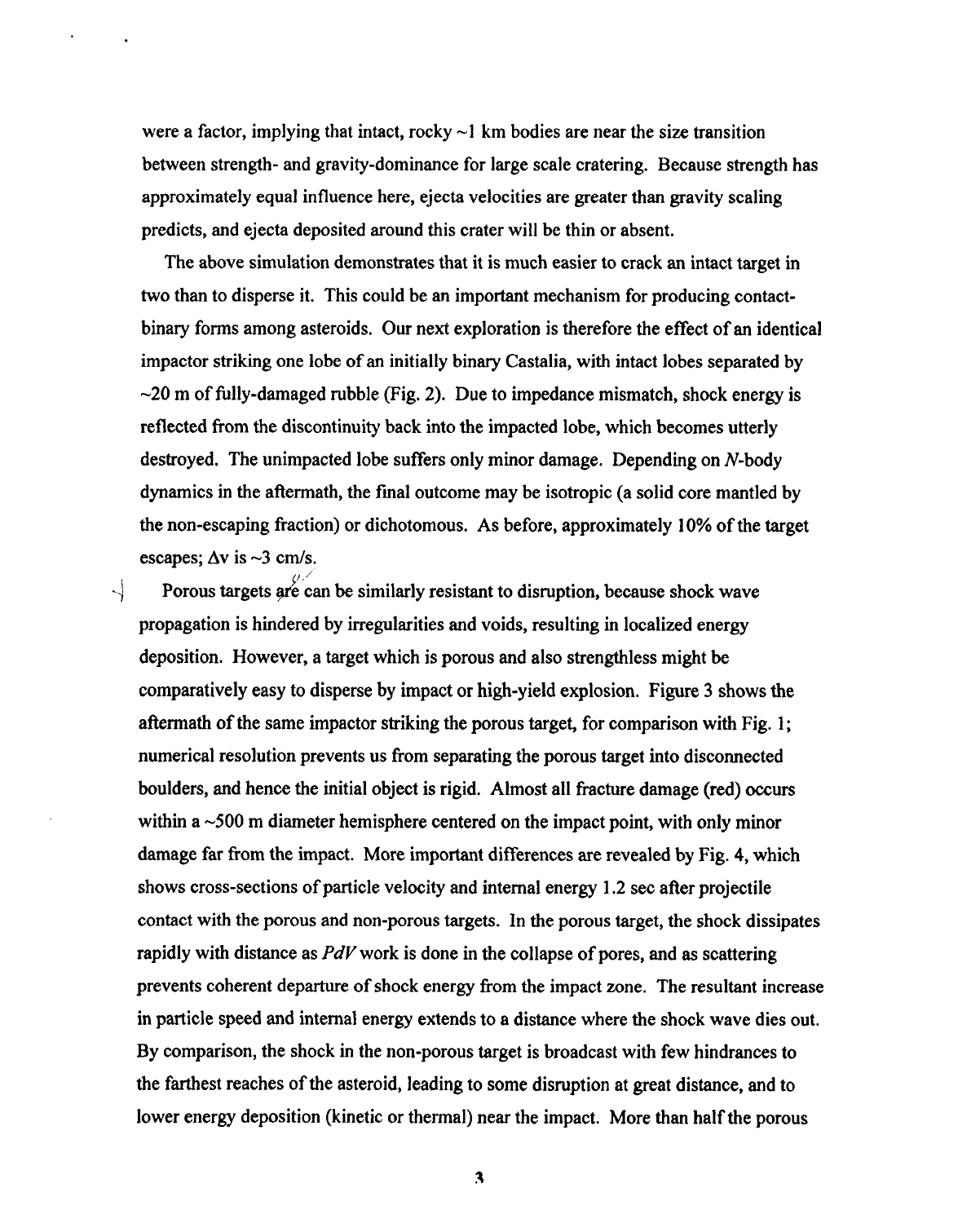target is accelerated beyond nominal escape velocity, and a *strengthless* rubble pile would be dispersed by this event, with a  $\Delta v$  of ~14 cm/s applied to the remaining ~5 x 10<sup>14</sup> g body. In our moderately-fragmented *rigid* porous body, however, only the damaged region can escape, which it does: no ejecta returns to fill the excavated crater or to form an ejecta blanket. Since distal damage is hindered, a preponderance of large, pristine craters on an asteroid might imply a porous yet coupled interior, or else internal heterogeneity sufficiently great to scatter the shock and localize energy deposition.

The impact vapor and melt in our porous target penetrates the surface, rather than being directed immediately outward. This produces an ejecta pattern which is far from conical (compare the final trajectory vectors in Fig. 4); subsurface thermal alteration and material mixing is likely<sup>13</sup>. A more precise equation of state, and a thermal conductivity model, is required in our code before quantitative predictions can be made about the degree of alteration and mixing, but the effect seems significant. A large meteoroid hitting a fine-grained porous target is less likely to result in such efficient vapor interpenetration, although laboratory experiments<sup>14</sup> show that energy deposition remains highly localized in these cases as well.

We conclude by examining scale-equivalence in impacts. Many aspects of a collision might be invariant to velocity provided that a "coupling parameter" — essentially a hybrid between momentum ( $mv$ ) and energy  $(mv^2)$  — is conserved<sup>6</sup>. Specifically, for solid rock targets, if  $mv^{1.68}$  is held constant, the impact outcome should be the same. This relation has demonstrable merit in the case of hypervelocity cratering, at least in the gravity regime, provided the impact speed is always much faster than the target's sound speed. However, our simulations show that for impact speeds much lower than this  $(\sim 5$  $km/s$  in our nonporous targets and  $-4$  km/s in our porous target), such invariances are poor descriptors of collisional outcome<sup>15</sup>. Fig. 5 compares the aftermath of a larger (20 m radius), slower (1 km/s) impactor, "equivalent" to the 8 m, 5 km/s impactor of Fig. 1. In each case the asteroid cracks in two, but the predominant fractures for the slower projectile radiate from the impact, instead of propagating parallel beneath the surface. The greater amount of intermediate damage (yellow) and the smaller crater bowl (red) imply that impact disruption and cratering in the outer solar system, where collision speeds are typically slower than  $\sim$ 1 km/s, might differ significantly from what current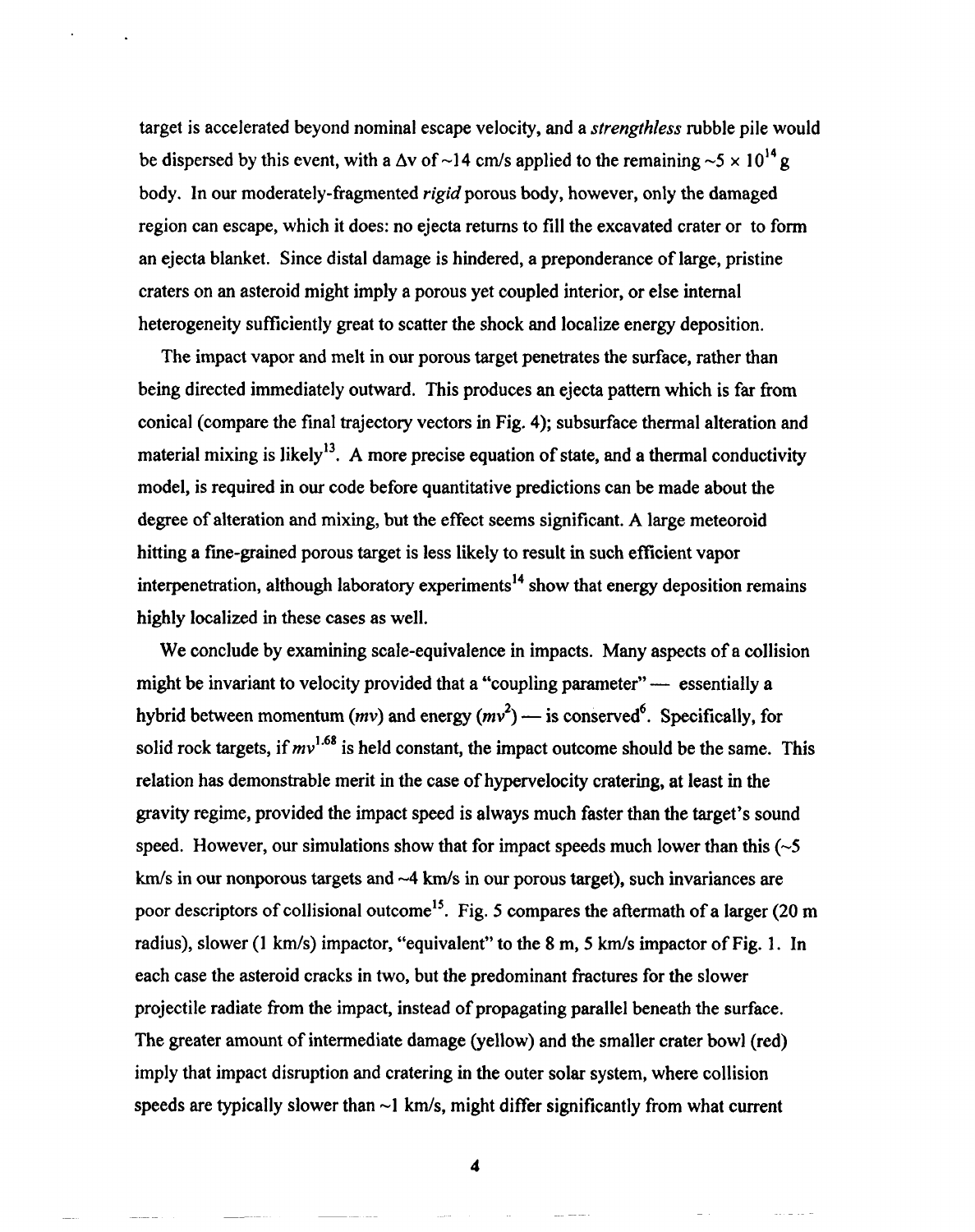modeling efforts<sup>16</sup> suppose. The expected equation-of-state differences among small bodies (ice versus rock, for instance) presents another dimension of study; having recently ported our code to parallel architectures<sup>17</sup>, we are now ready to perform a broader, more detailed study.

The exploratory simulations presented here suggest that when a young, nonporous asteroid (if such exist) suffers extensive impact damage, the resulting fracture pattern largely defines the asteroid's response to future impacts. The stochastic nature of collisions implies that small asteroid interiors may be as diverse as their shapes and spin states. Detailed numerical simulations of impacts, using accurate shape models and theologies, can shed light on how asteroid collisional response depends on internal configuration and shape, and hence on how planetesimals evolve. Detailed simulations are also required before one can predict the quantitative effects of nuclear explosions on Earth-crossing comets and asteroids, either for hazard mitigation<sup>18</sup> through disruption and deflection, or for resource exploitation<sup>19</sup>. Such predictions will require detailed reconnaissance concerning the composition and internal structure of the targeted object,

Acknowledgments: This research was conducted in part under the auspices of NASA's Planetary Geology and Geophysics Program. Part of this research was conducted at the Jet Propulsion Laboratory and the California Institute of Technology, under contract with the National Aeronautic and Space Administration (NASA).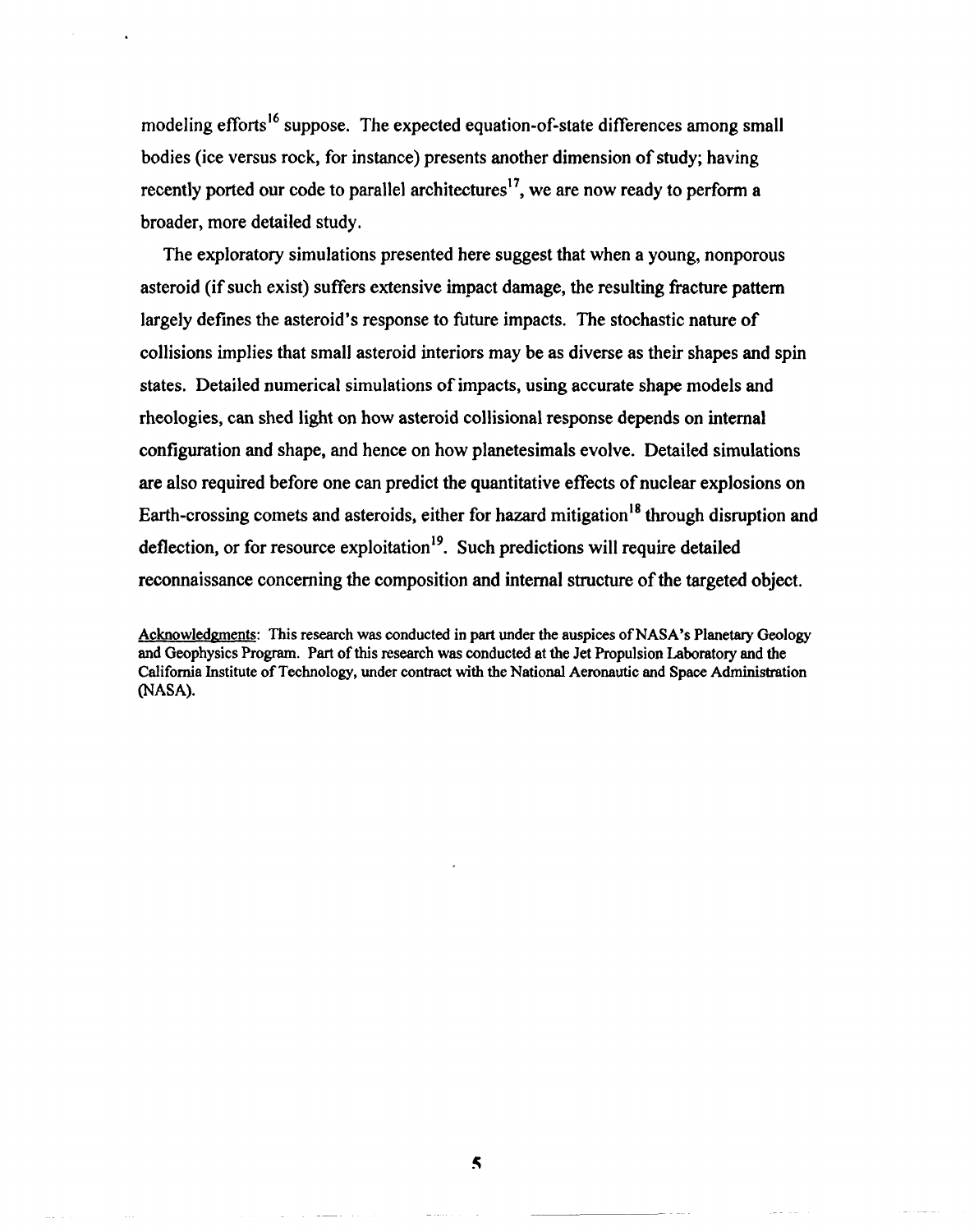## **FIGURE CAPTIONS**

**Figure 1.** An initially intact rocky Castalia (1.6 km longest dimension) seen 0.3 seconds after impact by an  $8 \text{ m}$  radius basalt sphere at  $5 \text{ km/s}$ . The energy of this impact is equivalent to the Hiroshima explosion. Blue is intact rock; red is fully damaged rock, incapable of supporting tensile or shear stress. The shock wave has by this time crossed the target twice, and has dissipated below the fracture threshold of the target rock. Full hydrodynamic and dynamical evolution of the evolving crater bowl and the mobilized ftagments will take hours. Thin slices through the target center are shown: blue ejected particles in the side view are pieces of the impactor, and will escape. The non-escaping fraction (~90%) of the asteroid is imparted a  $\Delta v$  of ~7 cm/s.

**Figure 2.** A contact-binary Castalia 0.3 seconds after impact by an 8 m radius basalt sphere striking at 5 km/s on one end. The red band about the waist is pre-damaged, underdense (1.7  $\mu$  cm<sup>-3</sup>) material which presents an impedance barrier for the shock, thereby reflecting its energy back into the impacted lobe. While damage to the impacted lobe is almost total, very little damage occurs in the distal lobe. The non-escaping fraction ( $\sim$ 90%) of the asteroid is imparted a  $\Delta v$  of  $\sim$ 3 cm/s. Depending on where non-escaping ejects finally settle, the final configuration may consist of an intact kernel surrounded by debris or a structurally-bifurcated object with bedrock on one side and rubble on the other.

**Figure** 3. A 50% porous Castalia 0.3 seconds after impact by an 8 m sphere at 5 km/s. The target is rigid, formed from connected spheres with sizes ranging from  $\sim$ 30 to  $\sim$ 100 m. (Numerical resolution prevents us from adding a plane of rubble between each sphere, in the manner of Fig. 2.) Top and side views are thin-sections, with black representing void space initially present in the porous configuration, not to be confbsed with impact disaggregation. Final fracture damage (red) is shown for comparison with Fig. 1, and is restricted to the region near the impact, More than half this target is accelerated beyond escape velocity, although only the fractured region can actually be mobilized. A true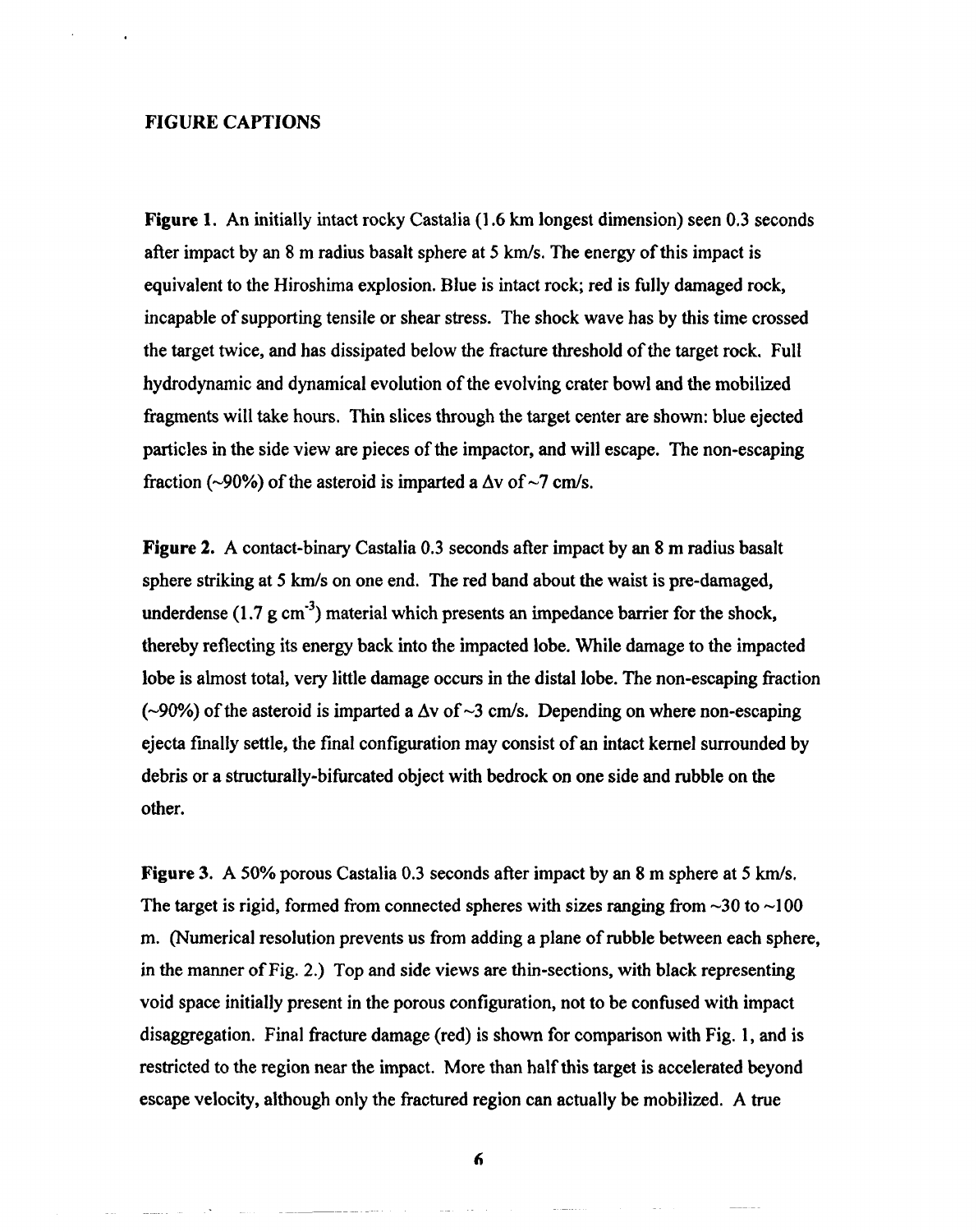rubble pile would be dispersed by this collision, with a  $\sim$ 14 cm/s  $\Delta v$  applied to the  $\sim$ 5 x  $10^{14}$  g nonescaping fraction.

**Figure 4.** Comparison of particle speed (left, in log cm/s) and thermal energy (right, in log erg/g) for the porous (top) and nonporous (bottom) targets, at  $t=0.12$  sec, seen in cross-section At this time in the simulation, the shockwave has progressed as a relatively coherent signal to the far surface of the nonporous target, carrying much of the impact energy away from the contact zone and creating the spallation fractures seen in Fig. 1. In the porous target, by contrast, the shock is scattered and its energy confined by the voids, resulting in a larger zone exceeding escape-velocity (red and yellow) but lower intermediate velocities (green) and lower levels of distal disruption (Fig. 3). The entire damaged zone in the porous target exceeds escape velocity, and none of the far surface exceeds a few mm/s. The result will be a crater without an ejecta blanket, and minor seismic degradation in the distal regions of the target, Arrows in the energy plot indicate particle velocity, and show the dramatic effect of projectile interpenetration on ejects trajectory.

**Figure** 5. Comparison of fracture damage in the solid, non-porous Castalia for the original 8 m, 5 km/s projectile (top) versus a scale-equivalent 20 m 1 km/s projectile striking at the same point, While gross bulk aftermaths are the same (the target breaks in two, for instance), the surface-bounded spallation of the hypervelocity case (fractures propagating sub-parallel to the surface) is replaced by radial fissuring in the subsonic impact (fractures radiating from the impact point), and the crater diameter in the subsonic impact is considerably smaller. Twice as much  $(-25%)$  material escapes from the slower, larger impact, and the nonescaping fraction is accelerated by 7 cm/s.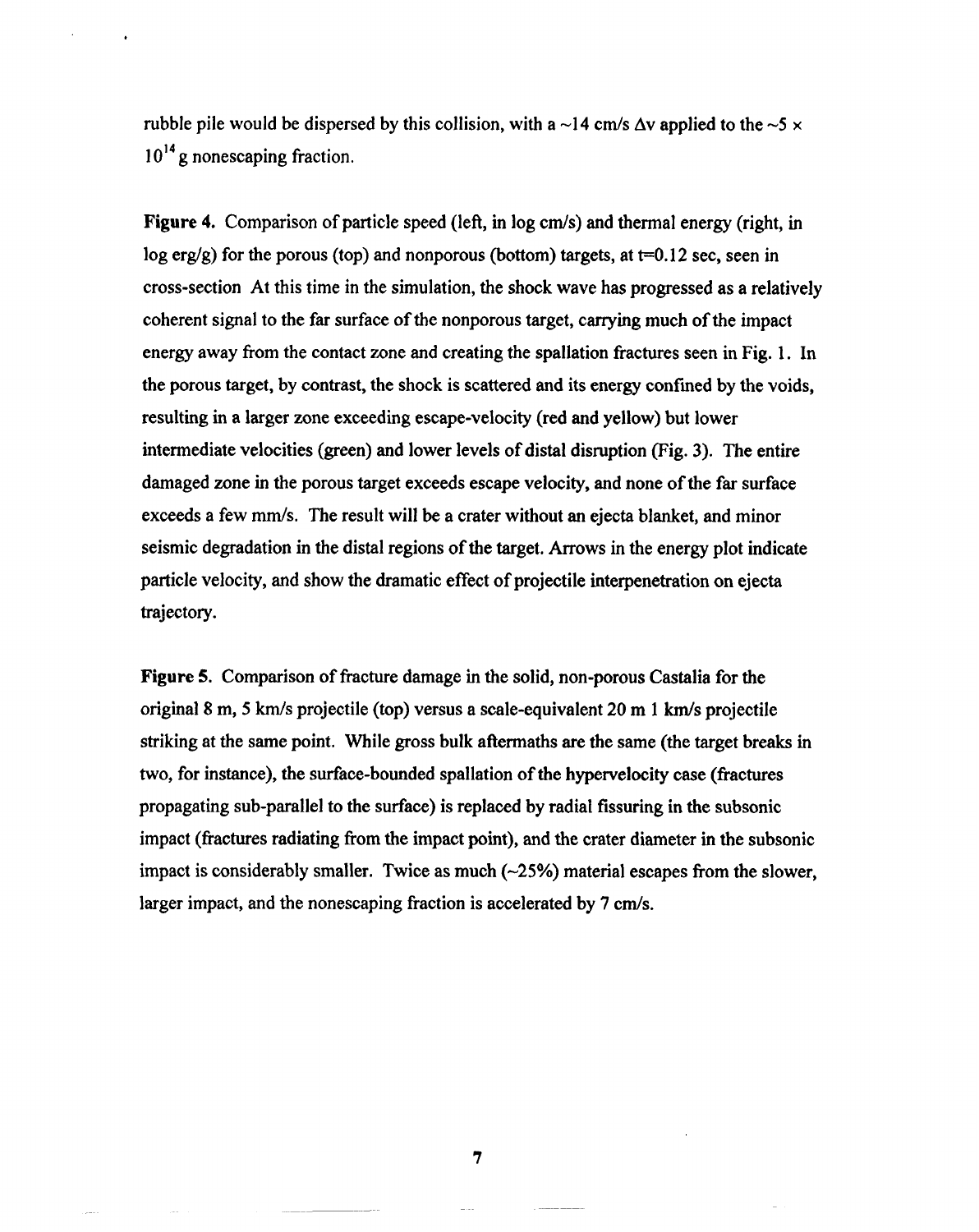## **REFERENCES**

- $\mu$ Benz, W., and E. Asphaug, 1995. Simulations of brittle solids using smooth particle hydrodynamics. *Comp. Phys, Comm., 87,253-265,*
- <sup>2</sup> Hudson, R. S., and S. J. Ostro 1994. Shape of asteroid 4769 Castalia (1989 PB) from inversion of radar images. *Science* 263, 940-943
- <sup>3</sup> Asphaug, E. and H.J. Melosh 1993. The Stickney impact of Phobos: A dynamical model. *Icarus* 101, 144--164. Asphaug, E. et al. 1996. Mechanical and geological effects of impact cratering on Ida. *Icarus* 120, 158-184. Nolan, M.C., E. Asphaug, H.J. Melosh and R. Greenberg 1996. Impact craters on asteroids: Does strength or gravity control their size? *Icarus* **124,359-371. Love,** S.1. and T,]. Ahrens 1996. Catastrophic impacts on gravity dominated asteroids. *Icarus* **124, 141-155. Melosh, H.]. and E.V. Ryan 1997. Asteroids:** Shattered but not dispersed. *Icarus* 129, 562-564.
- <sup>4</sup> Veverka, J. and P. Thomas 1979. Phobos and Deimos A preview of what asteroids are like. In Asteroids (T. Gehrels, cd.), University of Arizona Press, Tucson, 628-651. Behon, M.J,S. *et al.* 1992. Galileo encounter with 951 Gaspra - First pictures of an asteroid, Science 257,1647- 1652. Belton, M,J.S. *et al.* 1996. Galileo's encounter with 243 Ma: An overview of the imaging experiment. *Icarus* **120, 1-19. Veverkq** J. *et al.* 1997. NEAR's flyby of 253 Mathilde: Images of a C asteroid. *Science* 278,2109-2112.
- <sup>5</sup> Housen, K.R., R.M. Schmidt and K.A. Holsapple 1983. Crater ejecta scaling laws: Fundamental forms based on dimensional analysis. *J. Geophys. Res* 88,2485-2499. Holsapple, K.A. and R.M. Schmidt 1987. Point source solutions and coupling parameters in cratering mechanics. J. *Geophys. Res.* 92,6350-6376. Heusen, K.R. and K.A. Holsapple 1990. On the fragmentation of asteroids and planetary satellites. *Icarus* 84, 226-253.
- <sup>6</sup> Asphaug, E. et al. 1996. Mechanical and geological effects of impact cratering on Ida. *Icarus* **120, 158-184.**
- **' Ostro,** S.1. *et al.* 1991. Asteroid radar astrometry. *Asfron. J 102, 1490-1502.*
- *8Ahrens,* T.]. and I.D. O'Keefe 1977. Equations of state and impact-induced shock-wave attenuation on the moon. In *Impact and Erplosion Crafering* (D.]. Roddy, R.O. Pepin and R.B. Merrill, eds.), Pergamon Press, NY, 639-656. Tillotson, J.H. 1962. Metallic equations of state for hypervelocity impact. *General Atomic Report GA-3216.*
- <sup>9</sup> Nakamura, A. and A. Fujiwara 1991. Velocity distribution of fragments formed in a simulated collisional disruption. *Icarus* 92, 132-146. Benz, W., and E. Asphaug 1995. Simulations of brittle solids using smooth particle hydrodynamics. *Comput. Phys. Comm. 87,253-265.*
- <sup>10</sup> Bottke, W.F., M.C. Nolan, R. Greenberg and R.A. Kolvoord 1994. Velocity distributions among colliding asteroids. *Icarus* 107,255-268.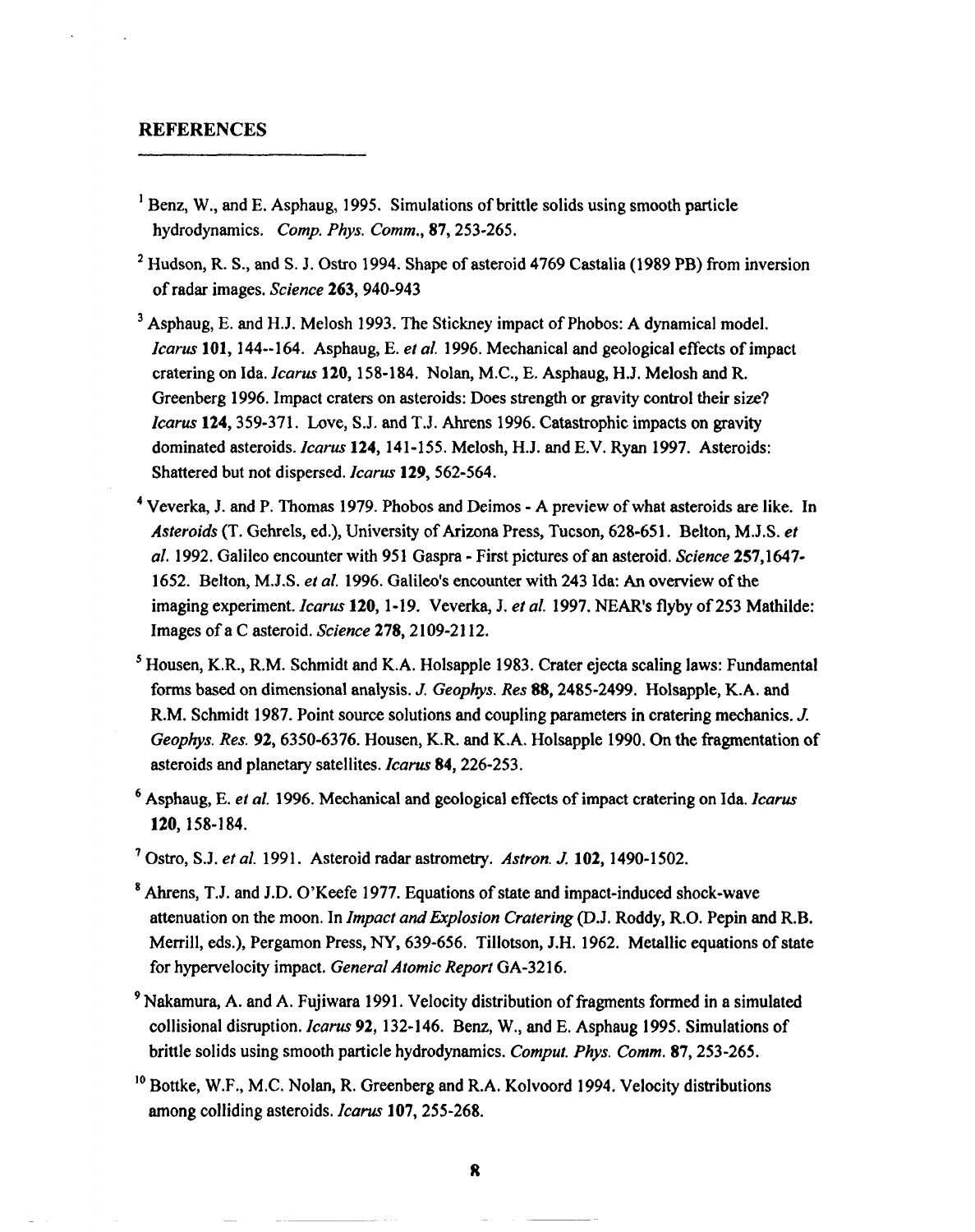- <sup>11</sup> Asphaug, E. and H.J. Melosh 1993. The Stickney impact of Phobos: A dynamical model. *Icarus* **101, 144-164; Asphaug,** E. et *al.* 1996. Mechanical and geological effects of impact cratering on Ida. *Icarus* **120, 158-184.**
- <sup>12</sup> Housen, K.R., R.M. Schmidt and K.A. Holsapple 1983. Crater ejecta scaling laws: Fundamental forms based on dimensional analysis. J. *Geophys. Res* 88,2485-2499,
- <sup>13</sup> Asphaug E. *et al.* 1997. Impact evolution of icy regoliths. *LPSC XXVIII Abstracts*, 63-64.
- <sup>14</sup> Love, S.G., F. Hörz and D.E. Brownlee 1993. Target porosity effects in impact cratering and collisional disruption. *Icarus* 105,216-224,
- <sup>15</sup> Fujiwara, A., P. Cerroni, D.R. Davis, E.V. Ryan and M. DiMartino 1989. Experiments and scaling laws for catastrophic collisions. In *Asteroids 11*(R,P. Binzel, T, Gehrels and M,S. Matthews, eds.), University of Arizona Press, 240-265.
- $16$  Davis, D.R. and P. Farinella 1997. Collisional evolution of Edgeworth-Kuiper Belt objects. *Ica~'* **125,50-60.**
- **17Olson, K. M. and E. Asphaug 1998. A parallel smooth particlehydrodynamicscode simulating solid** materials with strength for the Cray T3E. In preparation.
- <sup>18</sup> Ahrens, T.J. and A.W. Harris 1992. Deflection and fragmentation of near-Earth asteroids. *Nature 360,429-433.*
- <sup>19</sup> Resources of Near-Earth Space (J.S. Lewis, M.S. Matthews and M.L. Guerrieri, eds.), University of Arizona Press, 1993.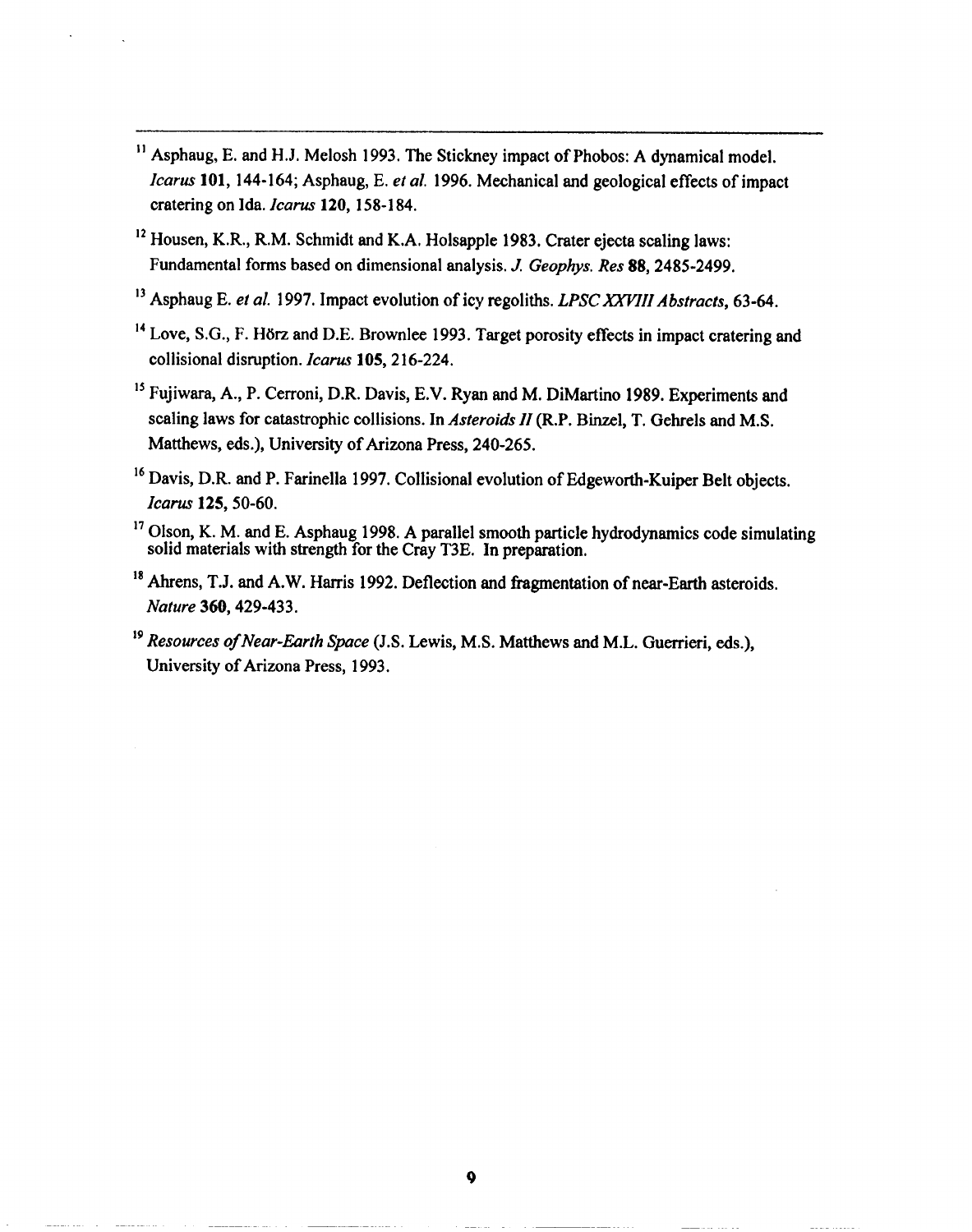

Figure 1. An initially intact rocky Castalia (1.6 km longest dimension) seen 0.3 seconds after impact by an 8 m radius basalt sphere at 5 km/s. The energy of this impact is equivalent to the Hiroshima explosion, although the mechanical efficiency of impacts is much greater. Blue is intact rock; red is fully damaged rock, incapable of supporting tensile or shear stress. The shock wave has by this time crossed the target twice, and has dissipated below the fracture threshold of the target rock. Full hydrodynamic and dynamical evolution of the evolving crater bowl and the mobilized fragments. will take hours. Thin slices through the target center are shown: blue ejected particles in the side view are pieces of the impactor, and will escape. The non-escaping fraction (~90%) of the asteroid in imparted a delta-v of  $~1$  cm/s.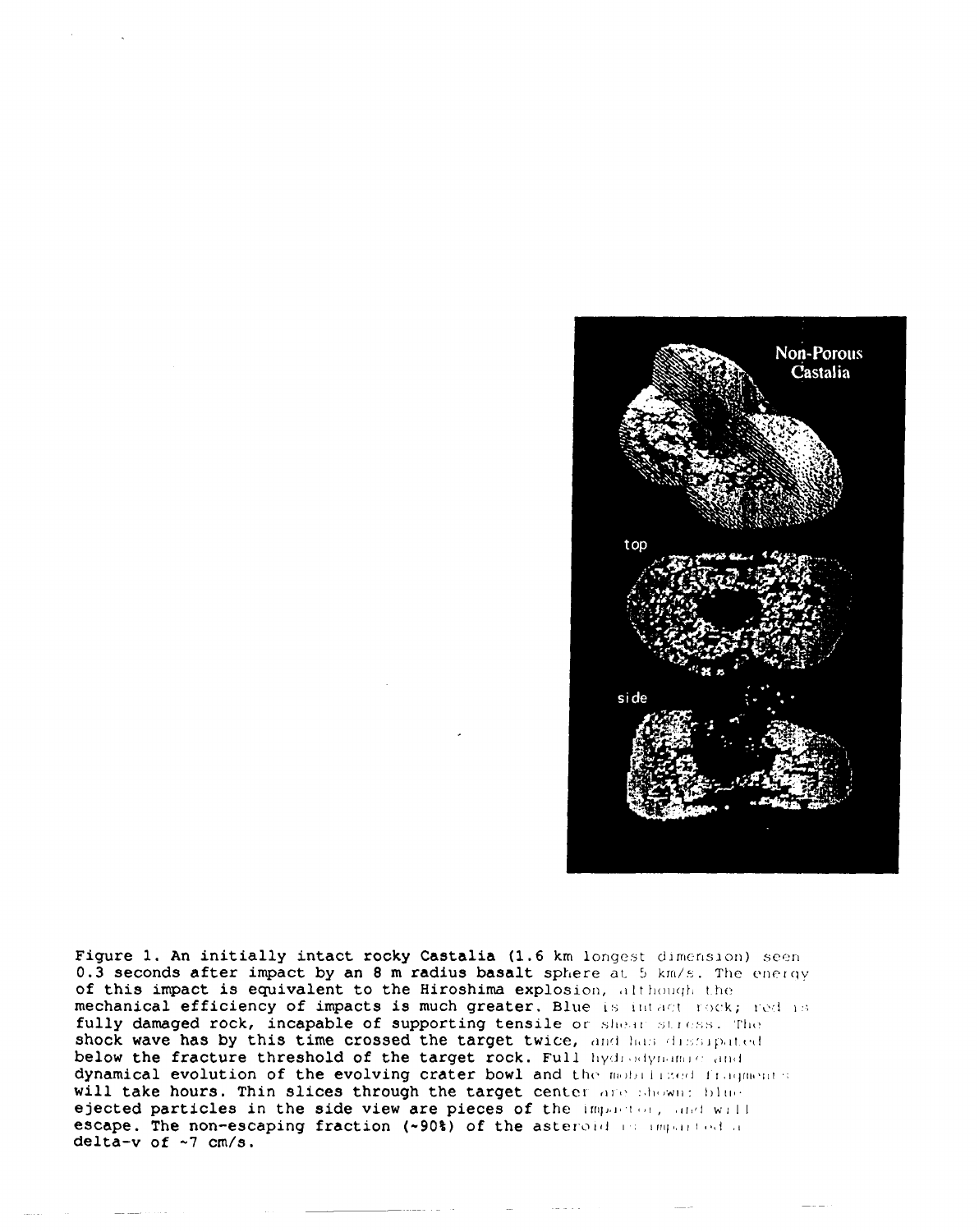

Figure 2. A contact-binary Castalia 0.3 seconds after impact by an 8 m radius basalt sphere striking at 5 km/s on one end. The red band about the waist is  $pre-damaged$ , underdense (1.7 g cm<sup>^</sup>-3) material which presents an impedance barrier for the shock, thereby reflecting its energy back into the impacted lobe. While damage to the impacted lobe is almost total, very little damage occurs in the distal lobe. The non-escaping fraction  $(-90\%)$  of the asteroid is imparted a delta-v of  $\sim 3$  cm/s. Depending on where non-escaping ejecta finally settle, the final configuration may consist of an intact kernel surrounded by debris or a structurally bifurcated object with bedrock on one side and rubble on the other.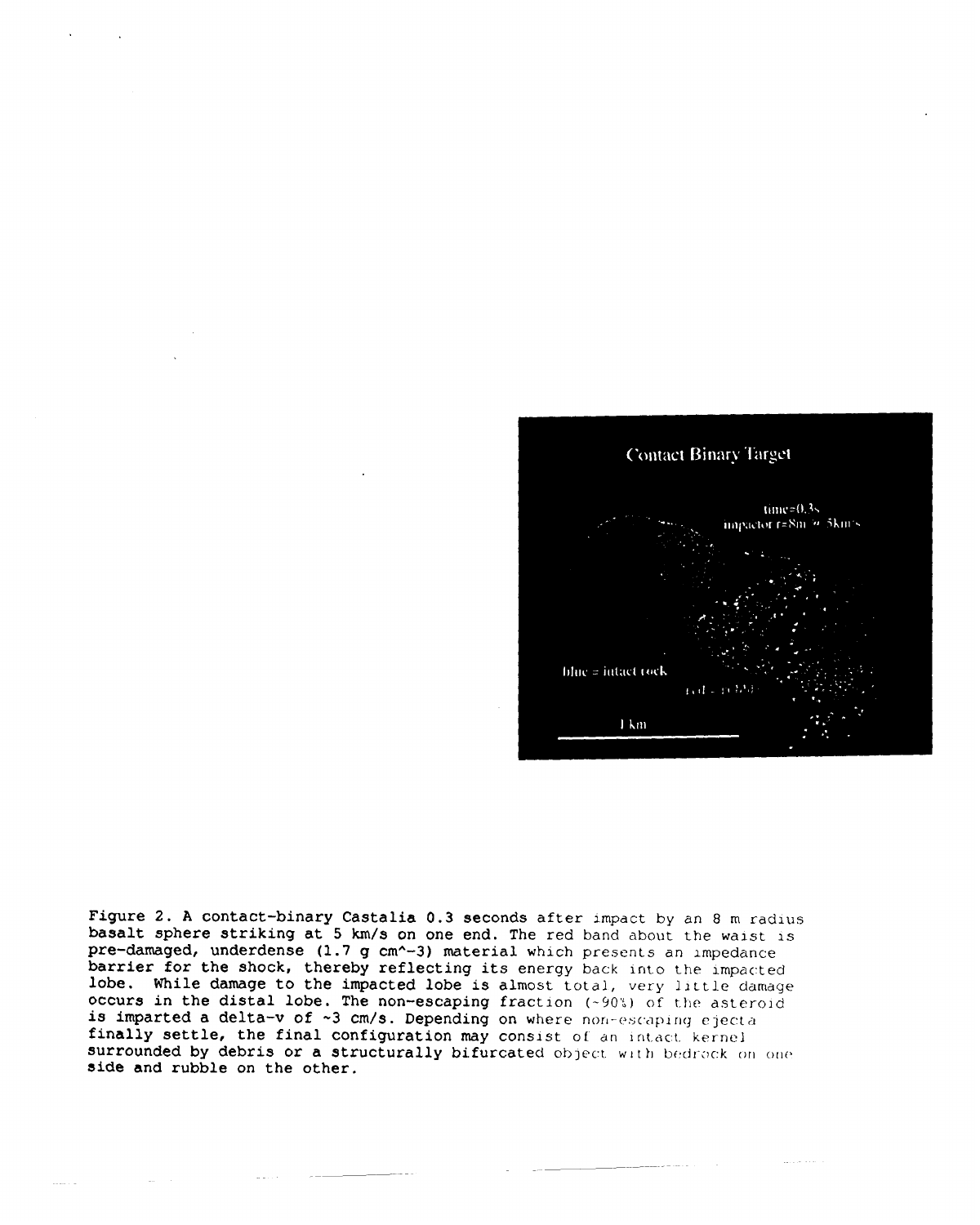

Figure 3. A 50% porous Castalia 0.3 seconds after impact by an 8 m sphere at 5 km/s. The target is rigid, formed from connected spheres with sizes ranging from  $-30$  to  $-100$  m. (Numerical resolution prevents us from adding a plane of rubble between each sphere, in the manner of Fig. 2.) Top and side views are thin-sections, with black representing void space initially present in the porous configuration, not to be confused with impact disagaregation. Final fracture damage (red) is shown for comparison with Fig. 1, and is restricted. to the region near the impact. More than half this target is accessed ted beyond escape velocity, although only the fractured requom can actually be mobilized. A true rubble pile would be dispersed by these dispersed  $\mathbf{w}(\mathbf{t})$  , with a  $-14$  cm/s delta-v applied to the  $-5$  x10 $^{\circ}14$  g nonescaping fraction.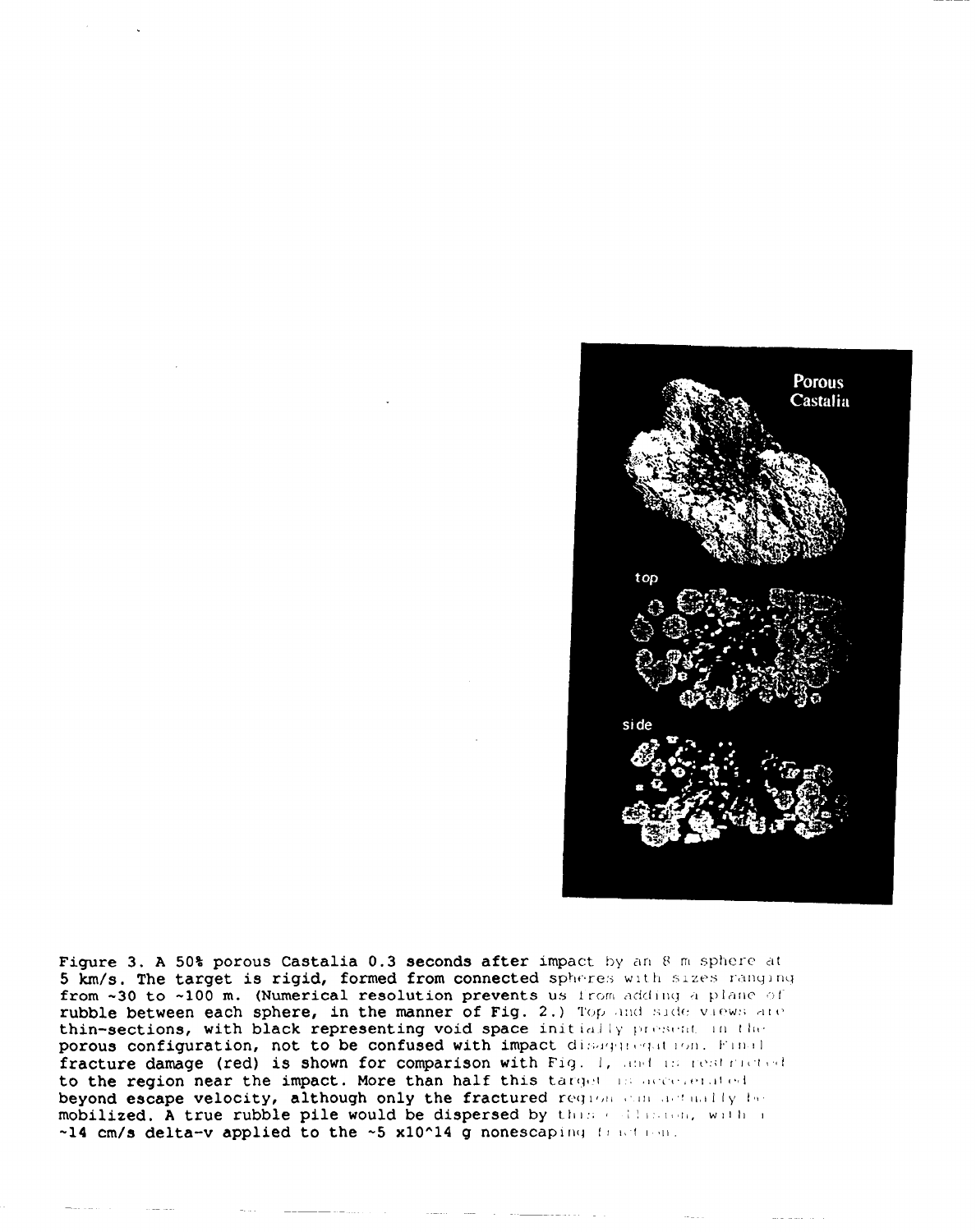**Energy** Speed

Figure 4. Comparison of particle spee& (left, in log cm/s) and thermal energy (right, in log erg/g) for the porous (top) and nonporous (bottom) targets, at  $t=0.12$  sec, seen in cross-section. At this time in the simulation, the shock wave has progressed as a relatively coherent signal to the far surface of the nonporous target, carrying much of the impact energy away from the contact zone and creating the spallation fractures seen in Fig. 1. In the porous target, by contrast, the shock is scattered and its energy confined by the voids, resulting in a larger zone exceeding escape velocity (red and yellow) but lower intermediate velocities (green) and lower levels of distal disruption (Fig. 3). The entire damaged zone in the porous target exceeds escape velocity, and none of the far surface exceeds a few mm/s. The result will be a crater without an ejecta blanket, and minor seismic degradation in the distal regions of the target. Arrows in the energy plot indicate particle velocity, and show the dramatic effect of projectile interpenetration on ejecta trajectory.